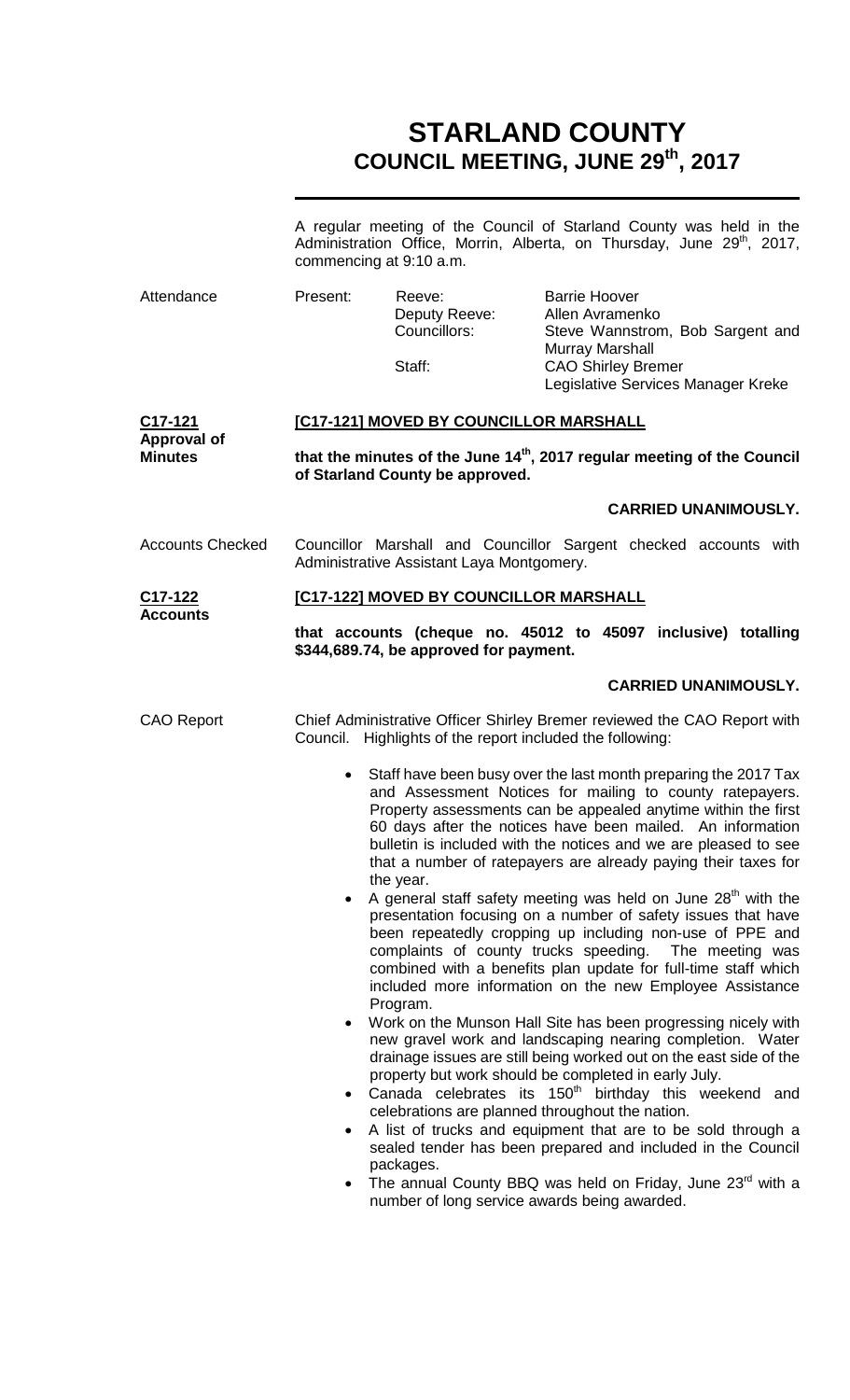|                                                       | COUNCIL MEETING, JUNE 29th, 2017<br>Page 2                                                                                                                                                                                                                                                                                         |  |  |  |
|-------------------------------------------------------|------------------------------------------------------------------------------------------------------------------------------------------------------------------------------------------------------------------------------------------------------------------------------------------------------------------------------------|--|--|--|
| C17-123                                               | [C17-123] MOVED BY COUNCILLOR MARSHALL                                                                                                                                                                                                                                                                                             |  |  |  |
| <b>Tender List</b>                                    | that the equipment list as submitted by Administration be offered for<br>sale by sealed tender and that the period for accepting tenders will<br>close on July 24 <sup>th</sup> .                                                                                                                                                  |  |  |  |
|                                                       | <b>CARRIED UNANIMOUSLY.</b>                                                                                                                                                                                                                                                                                                        |  |  |  |
| C17-124<br><b>Right of Entry</b>                      | [C17-124] MOVED BY DEPUTY REEVE AVRAMENKO                                                                                                                                                                                                                                                                                          |  |  |  |
|                                                       | that Starland County pay \$500.00 to the East Central Heritage Society<br>for right of entry on their lands affected by the Rumsey water pumping<br>operations.                                                                                                                                                                    |  |  |  |
|                                                       | <b>CARRIED UNANIMOUSLY.</b>                                                                                                                                                                                                                                                                                                        |  |  |  |
| <b>Burfield Culvert</b>                               | An addendum was received from Stantec Consulting to the Burfield Culvert<br>tender document which amended the finish time to October 15 <sup>th</sup> from<br>September 15 <sup>th</sup> .                                                                                                                                         |  |  |  |
| Departure                                             | At 10:15 Councillor Wannstrom departed from the meeting.                                                                                                                                                                                                                                                                           |  |  |  |
| C <sub>17</sub> -125                                  | [C17-125] MOVED BY COUNCILLOR MARSHALL                                                                                                                                                                                                                                                                                             |  |  |  |
| <b>Culvert Tender</b><br><b>Amendment</b>             | that Starland County amend the terms of the Burfield Culvert<br>Replacement tender documents to change the completion date to<br>October 15 <sup>th</sup> from September 15 <sup>th</sup> .                                                                                                                                        |  |  |  |
|                                                       | <b>CARRIED UNANIMOUSLY.</b>                                                                                                                                                                                                                                                                                                        |  |  |  |
| Arrival                                               | At 10:22 a.m. Councillor Wannstrom attended the meeting.                                                                                                                                                                                                                                                                           |  |  |  |
| <b>STIP</b>                                           | Notice was received from Alberta Transportation that our application for<br>funding for Bridge File 8593 was rejected.                                                                                                                                                                                                             |  |  |  |
| <b>Disaster Mitigation</b><br>Program                 | In 2014 the Government of Canada earmarked \$200 million over five years<br>to establish the National Disaster Mitigation Program (NDMP). The NDMP<br>is a federal-provincial grant program which funds local flood planning,<br>mapping and mitigation proposals.                                                                 |  |  |  |
| <b>SAEWA</b>                                          | The Southern Alberta Energy from Waste Association (SAEWA) in<br>partnership with the Town of Coaldale has been awarded \$173,250.00 by<br>the Federation of Canadian Municipalities Green Municipal Fund. The<br>grant will allow SAEWA to evaluate potential locations for an<br>energy-from-waste facility in southern Alberta. |  |  |  |
| Peace Officer<br>Contract                             | CAO Bremer reviewed with Council a draft contract extension for Peace<br>Officer services with Brenda Gallagher. The contract extends the current<br>terms for an additional year.                                                                                                                                                 |  |  |  |
| C17-126<br><b>Peace Officer</b><br><b>Contract</b>    | [C17-126] MOVED BY COUNCILLOR SARGENT                                                                                                                                                                                                                                                                                              |  |  |  |
|                                                       | that Starland County contract with Brenda Gallagher for Peace Officer<br>Services as per the terms of the contract presented.                                                                                                                                                                                                      |  |  |  |
|                                                       | <b>CARRIED UNANIMOUSLY.</b>                                                                                                                                                                                                                                                                                                        |  |  |  |
| Attendance of MS<br>Manager Riep and<br>the MS Report | At 11:05 a.m. Municipal Services Manager Riep attended the meeting and<br>presented the Municipal Services Report. Highlights of his report included<br>the following:                                                                                                                                                             |  |  |  |
|                                                       | Glen has been working on arranging for the various components of<br>$\bullet$<br>the Munson Truck Fill. We will be using a boring company in order<br>to install 600m of HDPE pipe from the connection point east of<br>Munson to the Truck Fill site. He is also arranging for a pre-cast                                         |  |  |  |

concrete water tank with the building to be tendered separately.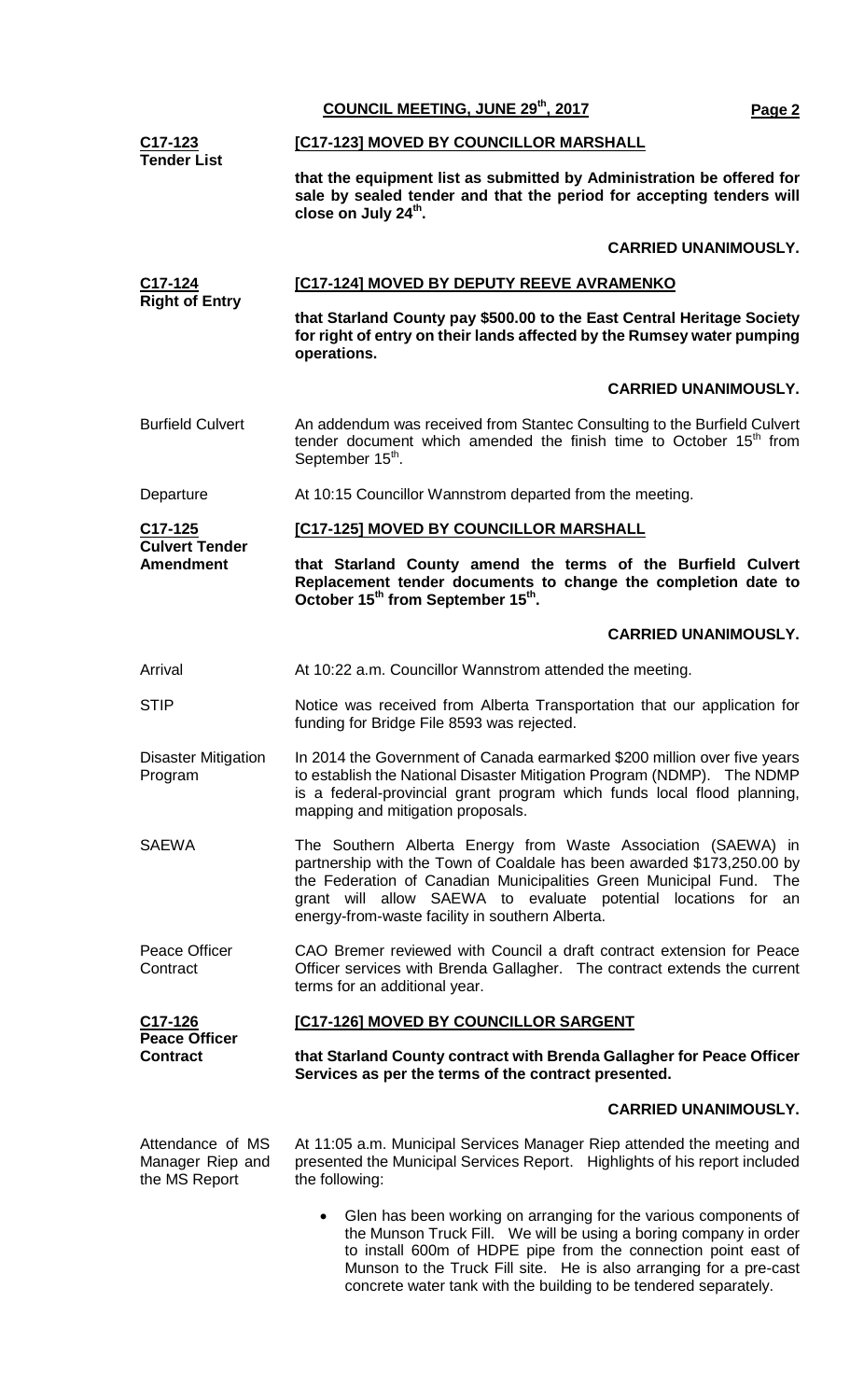|                                             | <b>COUNCIL MEETING, JUNE 29th, 2017</b><br>Page 3                                                                                                                                                                                                                                                                                                          |  |  |  |
|---------------------------------------------|------------------------------------------------------------------------------------------------------------------------------------------------------------------------------------------------------------------------------------------------------------------------------------------------------------------------------------------------------------|--|--|--|
|                                             | The Utilities crew has been investigating possible water leaks on the<br>Morning Glory water system. They have been meeting with<br>members to locate leaks and arrange for locates and expose line for<br>repairs.                                                                                                                                        |  |  |  |
|                                             | • The summer crew is keeping busy mowing in all areas of the county.<br>With the long weekend approaching there is extra demands on the<br>crew to hit all the areas and get the campgrounds ready.<br>The Fire Protection Committee met last week and reviewed the past<br>year's operations and expenses from each of the municipalities.                |  |  |  |
| Craigmyle Fire<br><b>Hall Proposal</b>      | CAO Bremer discussed with Council an offer for sale from Brent Olmstead<br>for several properties located in Craigmyle. One site in particular could<br>potentially be useful as a Fire Hall for the Craigmyle Fire Department. CAO<br>Bremer will discuss this offer further with Mr. Olmstead and Council will<br>review it further at a future meeting. |  |  |  |
| C17-127                                     | [C17-127] MOVED BY REEVE HOOVER                                                                                                                                                                                                                                                                                                                            |  |  |  |
| <b>Michichi Dam</b><br><b>Fishing Derby</b> | that the Michichi Dam Fishing Derby is to be held on August 26 <sup>th</sup> , 2017<br>with Starland County managing the event.                                                                                                                                                                                                                            |  |  |  |
|                                             | <b>CARRIED UNANIMOUSLY.</b>                                                                                                                                                                                                                                                                                                                                |  |  |  |
| Attendance and<br><b>Tender Opening</b>     | At 1:50 p.m. PW Supervisor Pratt and Caitlin Woods of Stantec Consulting<br>attended the meeting. At 2:00 p.m. Caitlin reviewed with Council the tender<br>prices received for re-construction of the Burfield Culvert.                                                                                                                                    |  |  |  |
| C17-128<br><b>Tender Award</b>              | [C17-128] MOVED BY COUNCILLOR WANNSTROM                                                                                                                                                                                                                                                                                                                    |  |  |  |
|                                             | that Starland County contract with Unsurpassable Construction out of<br>Mountain View County for construction of the Burfield Culvert for a<br>total price of \$166,909.64.                                                                                                                                                                                |  |  |  |
|                                             | <b>CARRIED UNANIMOUSLY.</b>                                                                                                                                                                                                                                                                                                                                |  |  |  |
| Departure                                   | At 2:20 p.m. Caitlin Woods departed from the meeting.                                                                                                                                                                                                                                                                                                      |  |  |  |
| <b>PW Report</b>                            | Public Works Supervisor AI Pratt reviewed his Public Works Report with<br>Council. Highlights of his report included the following:                                                                                                                                                                                                                        |  |  |  |
|                                             | The Public Works crew has now been pumping water at Rumsey<br>$\bullet$<br>for the last 29 days, they are continuing work on the Munson<br>Community Hall and have torn down the old Rumsey skating rink<br>shack.                                                                                                                                         |  |  |  |
|                                             | Grader Operators have been maintaining their roads and<br>working with Colleena on the gravel program.                                                                                                                                                                                                                                                     |  |  |  |
|                                             | Gary, Kevin and Thomas have been doing regular maintenance<br>$\bullet$<br>on the heavy duty equipment and CVIPs.                                                                                                                                                                                                                                          |  |  |  |
|                                             | Buck continues with regular maintenance on the county light<br>duty fleet and CVIPs.                                                                                                                                                                                                                                                                       |  |  |  |
|                                             | Brenda has been doing road use agreements for service rigs,<br>bylaw complaints and has been in discussion with Marquee for<br>drilling in July.                                                                                                                                                                                                           |  |  |  |
|                                             | Al has been monitoring the Burfield Culvert, meeting with the<br>spare grader man and gravel haulers on the Airport Hill as well<br>as Jay Miller from Lear Construction at the Munson Fire Hall.                                                                                                                                                          |  |  |  |
| Damage Claim                                | Kristal Stornebrink has submitted a claim for damage to her tire from debris<br>left on the county road north of the Village of Morrin. She is requesting                                                                                                                                                                                                  |  |  |  |

\$325.51.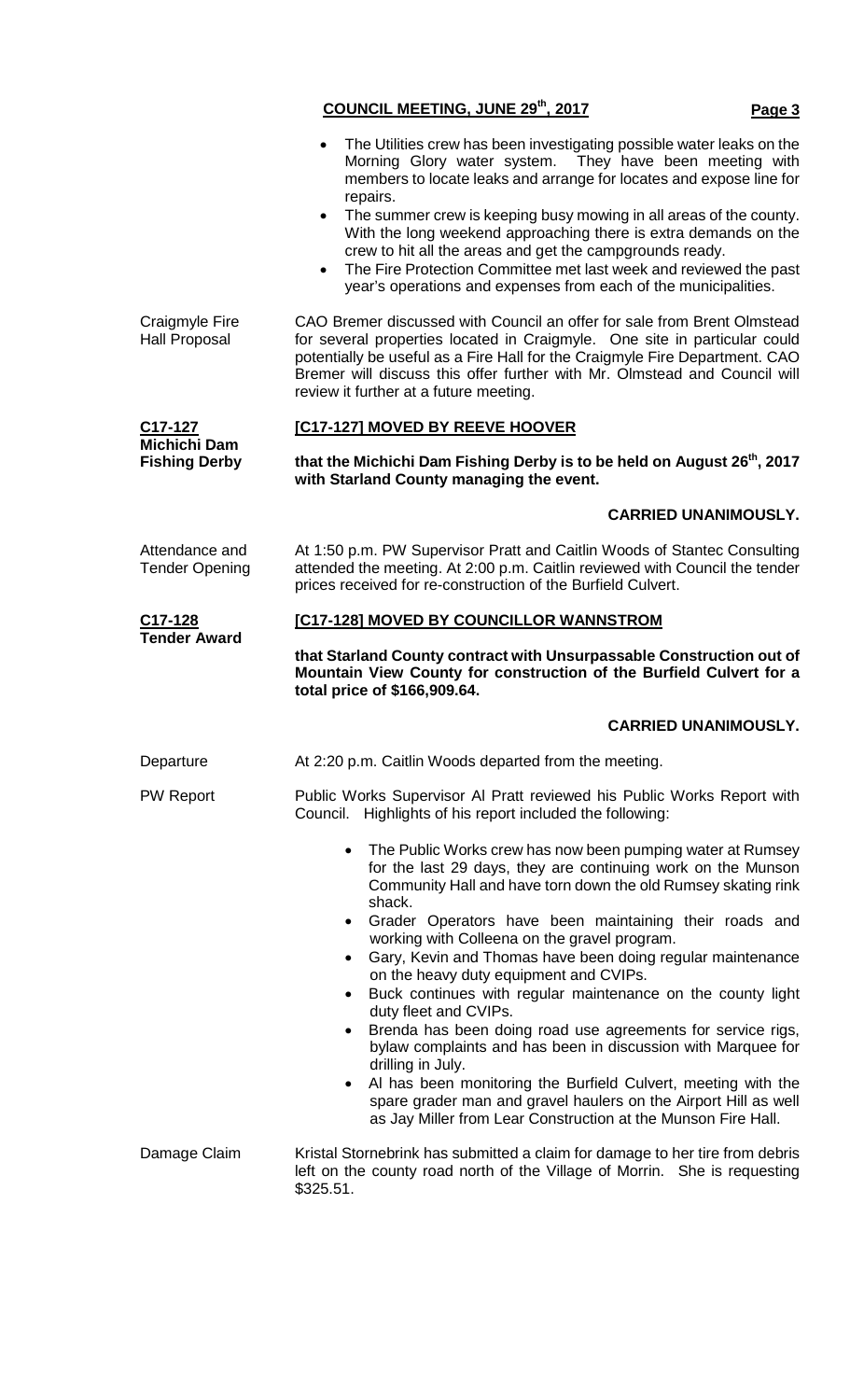|                                                                                                          | COUNCIL MEETING, JUNE 29th, 2017                                                                                                                                                                                                                                                                                                                                                                                                                                                                                                                                                                                                                                                                                                                                                                                                                                                | Page 4                                                                                                                                                                                                                                                                                                                                                                                                                                                                                                                                                                                                                                                                                                                                                       |  |  |  |  |
|----------------------------------------------------------------------------------------------------------|---------------------------------------------------------------------------------------------------------------------------------------------------------------------------------------------------------------------------------------------------------------------------------------------------------------------------------------------------------------------------------------------------------------------------------------------------------------------------------------------------------------------------------------------------------------------------------------------------------------------------------------------------------------------------------------------------------------------------------------------------------------------------------------------------------------------------------------------------------------------------------|--------------------------------------------------------------------------------------------------------------------------------------------------------------------------------------------------------------------------------------------------------------------------------------------------------------------------------------------------------------------------------------------------------------------------------------------------------------------------------------------------------------------------------------------------------------------------------------------------------------------------------------------------------------------------------------------------------------------------------------------------------------|--|--|--|--|
| <u>C17-129</u>                                                                                           | [C17-129] MOVED BY COUNCILLOR SARGENT                                                                                                                                                                                                                                                                                                                                                                                                                                                                                                                                                                                                                                                                                                                                                                                                                                           |                                                                                                                                                                                                                                                                                                                                                                                                                                                                                                                                                                                                                                                                                                                                                              |  |  |  |  |
| <b>Damage Claim</b>                                                                                      | that Starland County reimburse Kristal Stornebrink \$325.51 for the<br>replacement of a tire damaged on a gravel road north of Morrin.                                                                                                                                                                                                                                                                                                                                                                                                                                                                                                                                                                                                                                                                                                                                          |                                                                                                                                                                                                                                                                                                                                                                                                                                                                                                                                                                                                                                                                                                                                                              |  |  |  |  |
|                                                                                                          |                                                                                                                                                                                                                                                                                                                                                                                                                                                                                                                                                                                                                                                                                                                                                                                                                                                                                 | <b>MOTION DEFEATED.</b>                                                                                                                                                                                                                                                                                                                                                                                                                                                                                                                                                                                                                                                                                                                                      |  |  |  |  |
| C <sub>17</sub> -130<br><b>Appointment of</b><br><b>Assistant CAO</b><br>and Signing<br><b>Authority</b> | <b>[C17-130] MOVED BY COUNCILLOR SARGENT</b>                                                                                                                                                                                                                                                                                                                                                                                                                                                                                                                                                                                                                                                                                                                                                                                                                                    |                                                                                                                                                                                                                                                                                                                                                                                                                                                                                                                                                                                                                                                                                                                                                              |  |  |  |  |
|                                                                                                          | that Matthew Kreke be appointed as the Assistant C.A.O. of Starland<br>County; and that the signing authorizations be amended to include<br>Assistant CAO Matthew Kreke as a signing authority for Starland<br>County.                                                                                                                                                                                                                                                                                                                                                                                                                                                                                                                                                                                                                                                          |                                                                                                                                                                                                                                                                                                                                                                                                                                                                                                                                                                                                                                                                                                                                                              |  |  |  |  |
|                                                                                                          |                                                                                                                                                                                                                                                                                                                                                                                                                                                                                                                                                                                                                                                                                                                                                                                                                                                                                 | <b>CARRIED UNANIMOUSLY.</b>                                                                                                                                                                                                                                                                                                                                                                                                                                                                                                                                                                                                                                                                                                                                  |  |  |  |  |
| Committee<br>Reports                                                                                     | Each of the Councillors present briefly reported on the various committees<br>to which they are appointed.                                                                                                                                                                                                                                                                                                                                                                                                                                                                                                                                                                                                                                                                                                                                                                      |                                                                                                                                                                                                                                                                                                                                                                                                                                                                                                                                                                                                                                                                                                                                                              |  |  |  |  |
| Departure                                                                                                | At 3:10 p.m. Councillor Avramenko departed from the meeting.                                                                                                                                                                                                                                                                                                                                                                                                                                                                                                                                                                                                                                                                                                                                                                                                                    |                                                                                                                                                                                                                                                                                                                                                                                                                                                                                                                                                                                                                                                                                                                                                              |  |  |  |  |
| Council<br>Communications                                                                                | <b>Council Communications:</b>                                                                                                                                                                                                                                                                                                                                                                                                                                                                                                                                                                                                                                                                                                                                                                                                                                                  |                                                                                                                                                                                                                                                                                                                                                                                                                                                                                                                                                                                                                                                                                                                                                              |  |  |  |  |
|                                                                                                          | i)<br>Alberta Culture & Tourism re: 2020 Alberta Summer Games                                                                                                                                                                                                                                                                                                                                                                                                                                                                                                                                                                                                                                                                                                                                                                                                                   |                                                                                                                                                                                                                                                                                                                                                                                                                                                                                                                                                                                                                                                                                                                                                              |  |  |  |  |
|                                                                                                          | ii)<br>Alberta Association of Municipal Districts and Counties re:                                                                                                                                                                                                                                                                                                                                                                                                                                                                                                                                                                                                                                                                                                                                                                                                              |                                                                                                                                                                                                                                                                                                                                                                                                                                                                                                                                                                                                                                                                                                                                                              |  |  |  |  |
|                                                                                                          | Contact News Letter (2 Issues)<br>$\bullet$                                                                                                                                                                                                                                                                                                                                                                                                                                                                                                                                                                                                                                                                                                                                                                                                                                     |                                                                                                                                                                                                                                                                                                                                                                                                                                                                                                                                                                                                                                                                                                                                                              |  |  |  |  |
| Accounts                                                                                                 | Accounts - see prior motion.                                                                                                                                                                                                                                                                                                                                                                                                                                                                                                                                                                                                                                                                                                                                                                                                                                                    |                                                                                                                                                                                                                                                                                                                                                                                                                                                                                                                                                                                                                                                                                                                                                              |  |  |  |  |
|                                                                                                          | ROWE, DIANA                                                                                                                                                                                                                                                                                                                                                                                                                                                                                                                                                                                                                                                                                                                                                                                                                                                                     | CK# 45012<br>273.03                                                                                                                                                                                                                                                                                                                                                                                                                                                                                                                                                                                                                                                                                                                                          |  |  |  |  |
|                                                                                                          | <b>Sub-Total:</b>                                                                                                                                                                                                                                                                                                                                                                                                                                                                                                                                                                                                                                                                                                                                                                                                                                                               | \$<br>273.03                                                                                                                                                                                                                                                                                                                                                                                                                                                                                                                                                                                                                                                                                                                                                 |  |  |  |  |
|                                                                                                          | A&D HARPER TIRE (1979) LTD.<br>AC&C SAFETY SOLUTIONS INC<br>ACCU-FLO METER SERVICE LTD.<br>ACKLANDS-GRAINGER INC.<br><b>ACTIVE GLASS</b><br>ADAMS INDUSTRIAL SUPPLIES INC.<br><b>AAMDC</b><br><b>AAPO</b><br>ALLIED DISTRIBUTORS DRUM LTD.<br>ALTAGAS UTILITIES INC.<br>AVRAMENKO, ALLEN<br><b>BADLANDS COMMUNITY FACILITY</b><br>BAR W PETROLEUM & ELECTRIC LTD.<br><b>BARRON, FRANCIS</b><br>BENOIT, PELAGIOUS P.<br>BROWN, ARNOLD E.<br><b>BURFIELD, NINA</b><br>BURT, EDWIN L.<br><b>CERVUS AG EQUIPMENT LP</b><br><b>CINTAS CANADA LIMITED</b><br>CLEARTECH INDUSTRIES INC.<br>CONSOLIDATED CIVIL ENFORCEMENT<br><b>COUNTRY COOKERS</b><br><b>CUMMINS WESTERN CANADA</b><br>DEVALERIOLA, CHERYL<br>DRUM WIRELESS LTD.<br>DRUMHELLER CHRYSLER LTD.<br>DRUMHELLER CO-OP LTD.<br>DRUMHELLER EQUIPMENT SALES<br>EAST CENTRAL GAS CO-OP LTD.<br><b>ECS SAFETY SERVICES LTD.</b> | CK# 45013<br>933.87<br>CK# 45014<br>840.00<br>CK# 45015<br>260.40<br>CK# 45016<br>338.39<br>610.00<br>CK# 45017<br>CK# 45018<br>21,472.09<br>33,527.84<br>CK# 45019<br>350.00<br>CK# 45020<br>CK# 45021<br>1,126.33<br>CK# 45022<br>458.45<br>CK# 45023<br>268.85<br>CK# 45024<br>1,000.00<br>177.24<br>CK# 45025<br>CK# 45026<br>916.50<br>CK# 45027<br>819.20<br>CK# 45028<br>300.00<br>CK# 45029<br>1,270.00<br>CK# 45030<br>150.00<br>CK# 45031<br>1,133.05<br>CK# 45032<br>501.01<br>CK# 45033<br>517.44<br>CK# 45034<br>698.25<br>2,433.90<br>CK# 45035<br>2,682.74<br>CK# 45036<br>CK# 45037<br>1,538.00<br>CK# 45038<br>547.05<br>CK# 45039<br>439.99<br>CK# 45040<br>1,502.45<br>CK# 45041<br>9,073.60<br>CK# 45042<br>213.70<br>CK# 45043<br>71.93 |  |  |  |  |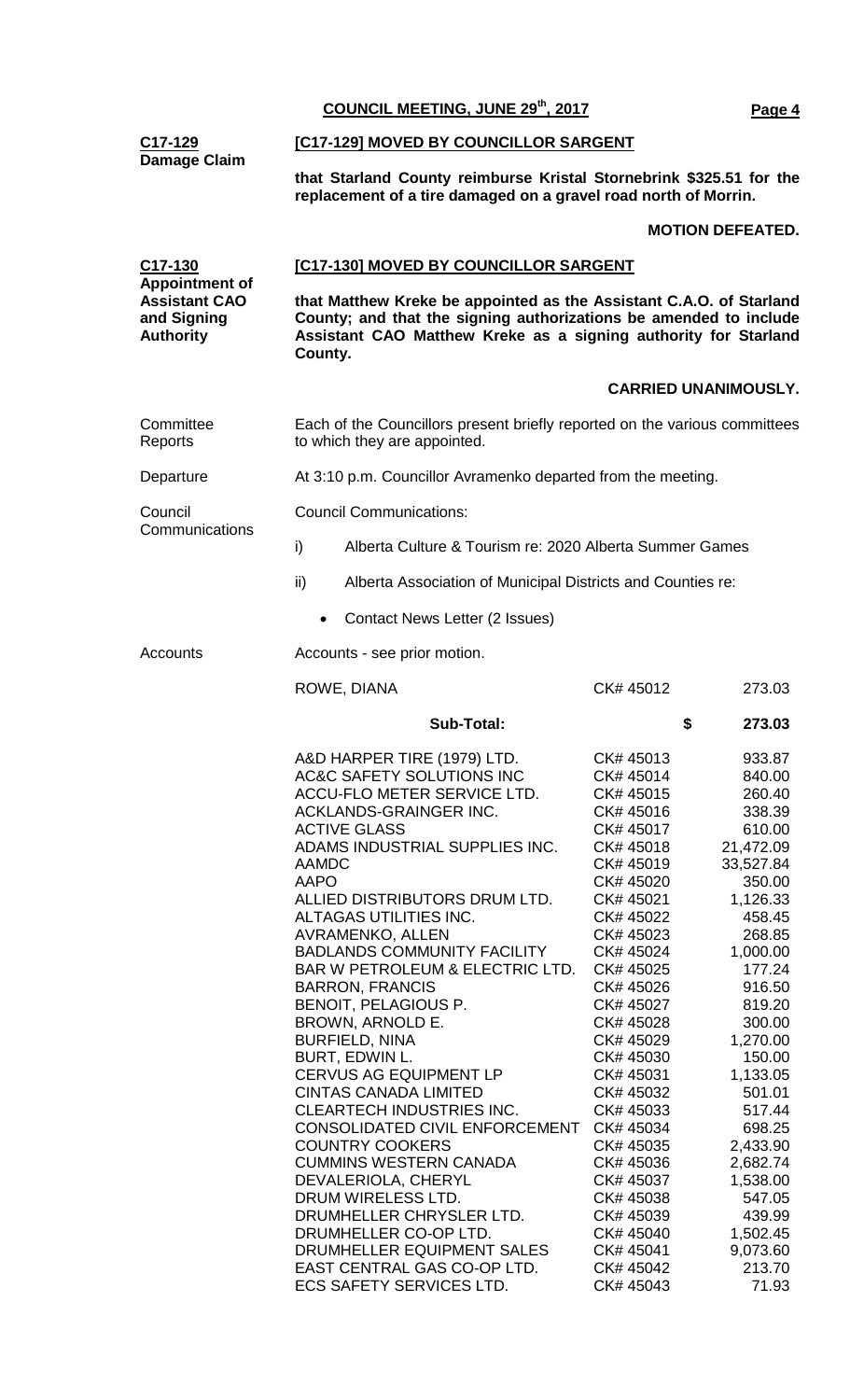## **COUNCIL MEETING, JUNE 29th, 2017 Page 5**

| CK# 45044 | 8,132.77                                                                                                                                                                                                                                                                                                                                                                                                                                                                                                                                                                                               |
|-----------|--------------------------------------------------------------------------------------------------------------------------------------------------------------------------------------------------------------------------------------------------------------------------------------------------------------------------------------------------------------------------------------------------------------------------------------------------------------------------------------------------------------------------------------------------------------------------------------------------------|
| CK# 45045 | 1,129.81                                                                                                                                                                                                                                                                                                                                                                                                                                                                                                                                                                                               |
|           | 166.97                                                                                                                                                                                                                                                                                                                                                                                                                                                                                                                                                                                                 |
|           | 190.77                                                                                                                                                                                                                                                                                                                                                                                                                                                                                                                                                                                                 |
|           | 421.28                                                                                                                                                                                                                                                                                                                                                                                                                                                                                                                                                                                                 |
|           | 500.00                                                                                                                                                                                                                                                                                                                                                                                                                                                                                                                                                                                                 |
|           | 500.00                                                                                                                                                                                                                                                                                                                                                                                                                                                                                                                                                                                                 |
|           | 2,873.00                                                                                                                                                                                                                                                                                                                                                                                                                                                                                                                                                                                               |
|           | 377.17                                                                                                                                                                                                                                                                                                                                                                                                                                                                                                                                                                                                 |
|           | 494.40                                                                                                                                                                                                                                                                                                                                                                                                                                                                                                                                                                                                 |
|           | 79.17                                                                                                                                                                                                                                                                                                                                                                                                                                                                                                                                                                                                  |
|           | 72.45                                                                                                                                                                                                                                                                                                                                                                                                                                                                                                                                                                                                  |
|           | 1,000.00                                                                                                                                                                                                                                                                                                                                                                                                                                                                                                                                                                                               |
|           | 500.00                                                                                                                                                                                                                                                                                                                                                                                                                                                                                                                                                                                                 |
|           | 612.00                                                                                                                                                                                                                                                                                                                                                                                                                                                                                                                                                                                                 |
|           | 41,592.85                                                                                                                                                                                                                                                                                                                                                                                                                                                                                                                                                                                              |
|           | 157.50                                                                                                                                                                                                                                                                                                                                                                                                                                                                                                                                                                                                 |
|           | 28,228.66<br>137.03                                                                                                                                                                                                                                                                                                                                                                                                                                                                                                                                                                                    |
|           | 284.60                                                                                                                                                                                                                                                                                                                                                                                                                                                                                                                                                                                                 |
|           | 70.00                                                                                                                                                                                                                                                                                                                                                                                                                                                                                                                                                                                                  |
|           | 75.00                                                                                                                                                                                                                                                                                                                                                                                                                                                                                                                                                                                                  |
|           | 100.00                                                                                                                                                                                                                                                                                                                                                                                                                                                                                                                                                                                                 |
|           | 309.20                                                                                                                                                                                                                                                                                                                                                                                                                                                                                                                                                                                                 |
|           | 5,000.00                                                                                                                                                                                                                                                                                                                                                                                                                                                                                                                                                                                               |
|           | 101.94                                                                                                                                                                                                                                                                                                                                                                                                                                                                                                                                                                                                 |
|           | 500.00                                                                                                                                                                                                                                                                                                                                                                                                                                                                                                                                                                                                 |
|           | 34.74                                                                                                                                                                                                                                                                                                                                                                                                                                                                                                                                                                                                  |
|           | 63,659.07                                                                                                                                                                                                                                                                                                                                                                                                                                                                                                                                                                                              |
|           | 642.50                                                                                                                                                                                                                                                                                                                                                                                                                                                                                                                                                                                                 |
|           | 262.00                                                                                                                                                                                                                                                                                                                                                                                                                                                                                                                                                                                                 |
|           | 431.86                                                                                                                                                                                                                                                                                                                                                                                                                                                                                                                                                                                                 |
|           | 213.81                                                                                                                                                                                                                                                                                                                                                                                                                                                                                                                                                                                                 |
| CK# 45077 | 1,270.00                                                                                                                                                                                                                                                                                                                                                                                                                                                                                                                                                                                               |
| CK# 45078 | 12,563.78                                                                                                                                                                                                                                                                                                                                                                                                                                                                                                                                                                                              |
| CK# 45079 | 500.00                                                                                                                                                                                                                                                                                                                                                                                                                                                                                                                                                                                                 |
| CK# 45080 | 741.10                                                                                                                                                                                                                                                                                                                                                                                                                                                                                                                                                                                                 |
| CK# 45081 | 241.85                                                                                                                                                                                                                                                                                                                                                                                                                                                                                                                                                                                                 |
| CK# 45082 | 767.53                                                                                                                                                                                                                                                                                                                                                                                                                                                                                                                                                                                                 |
| CK# 45083 | 147.60                                                                                                                                                                                                                                                                                                                                                                                                                                                                                                                                                                                                 |
| CK# 45084 | 39,777.41                                                                                                                                                                                                                                                                                                                                                                                                                                                                                                                                                                                              |
|           | 14,708.11                                                                                                                                                                                                                                                                                                                                                                                                                                                                                                                                                                                              |
|           | 945.37                                                                                                                                                                                                                                                                                                                                                                                                                                                                                                                                                                                                 |
|           | 630.00                                                                                                                                                                                                                                                                                                                                                                                                                                                                                                                                                                                                 |
|           | 156.25                                                                                                                                                                                                                                                                                                                                                                                                                                                                                                                                                                                                 |
|           | 393.75                                                                                                                                                                                                                                                                                                                                                                                                                                                                                                                                                                                                 |
|           | 100.00                                                                                                                                                                                                                                                                                                                                                                                                                                                                                                                                                                                                 |
|           | 17,989.13                                                                                                                                                                                                                                                                                                                                                                                                                                                                                                                                                                                              |
|           | 744.80                                                                                                                                                                                                                                                                                                                                                                                                                                                                                                                                                                                                 |
|           | 1,230.00                                                                                                                                                                                                                                                                                                                                                                                                                                                                                                                                                                                               |
|           | 2,131.50                                                                                                                                                                                                                                                                                                                                                                                                                                                                                                                                                                                               |
|           | 1,669.06                                                                                                                                                                                                                                                                                                                                                                                                                                                                                                                                                                                               |
| CK# 45096 | 42.00                                                                                                                                                                                                                                                                                                                                                                                                                                                                                                                                                                                                  |
|           |                                                                                                                                                                                                                                                                                                                                                                                                                                                                                                                                                                                                        |
| CK# 45097 | 2,917.68                                                                                                                                                                                                                                                                                                                                                                                                                                                                                                                                                                                               |
|           | CK# 45046<br>CK# 45047<br><b>GLOVER INTERNATIONAL TRUCKS LTD. CK# 45048</b><br>CK# 45049<br>CK# 45050<br>CK# 45051<br>CK# 45052<br>CK# 45053<br>CK# 45054<br>CK# 45055<br>CK# 45056<br>CK# 45057<br>CK# 45058<br>CK# 45059<br>CK# 45060<br>CK# 45061<br>CK# 45062<br>CK# 45063<br>CK# 45064<br>CK# 45065<br>CK# 45066<br>CK# 45067<br>CK# 45068<br>CK# 45069<br>CK# 45070<br>CK# 45071<br>CK# 45072<br>CK# 45073<br>CK# 45074<br>CK# 45075<br>CK# 45076<br>CK# 45085<br>CK# 45086<br>CK# 45087<br>CK# 45088<br>CK# 45089<br>CK# 45090<br>CK# 45091<br>CK# 45092<br>CK# 45093<br>CK# 45094<br>CK# 45095 |

 **TOTAL: \$ 344,962.77**